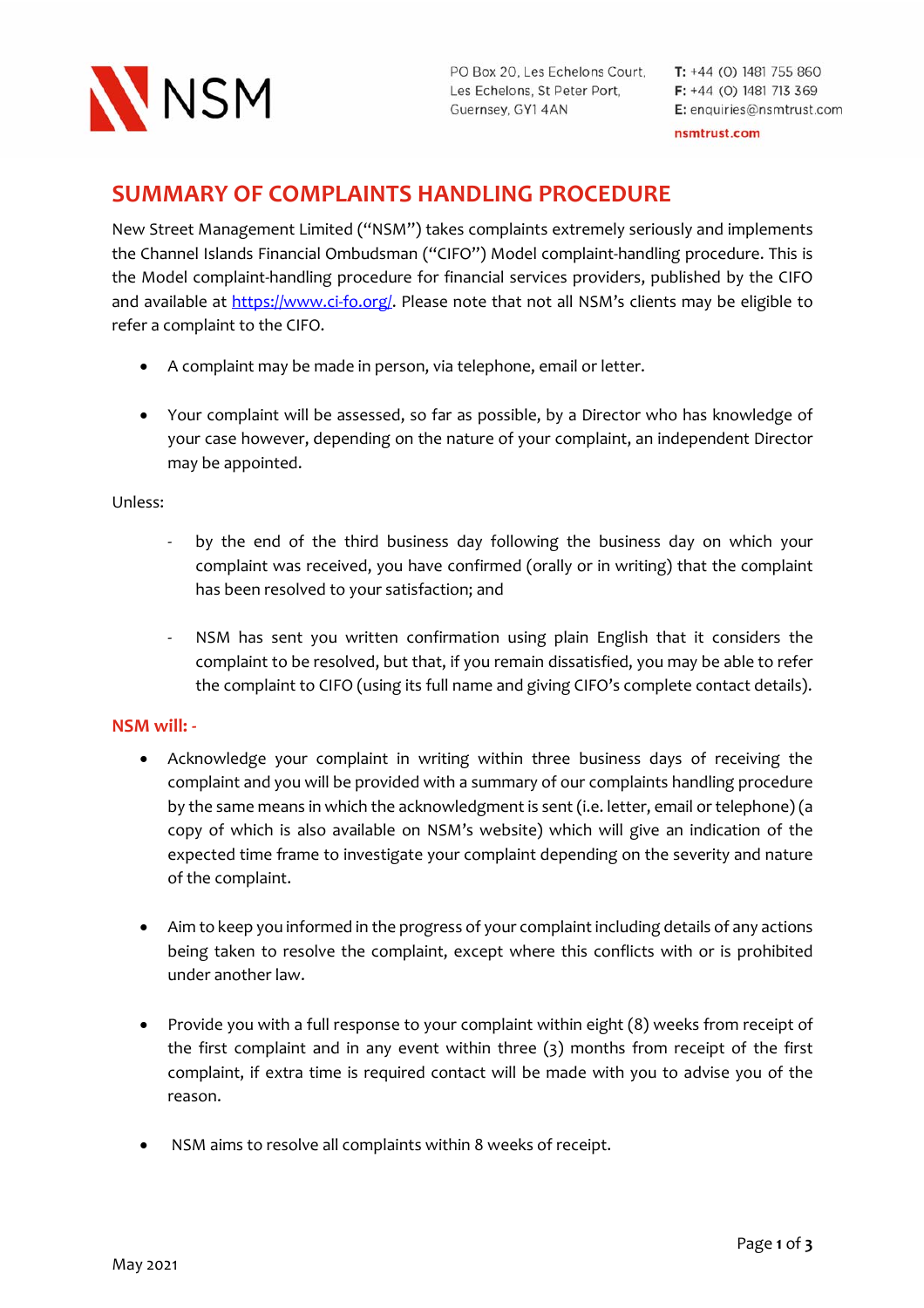

PO Box 20, Les Echelons Court, T: +44 (0) 1481 755 860 Les Echelons, St Peter Port, F: +44 (0) 1481 713 369 Guernsey, GY1 4AN

Please note that in cases of significant complaints or where a complaint remains unresolved for longer than three months, NSM is under an obligation to inform its regulator (the Guernsey Financial Services Commission) of the complaint.

- Any final response sent will:
	- accept your complaint and offer any appropriate redress and/or remedy; or
	- offer redress and/or remedy without accepting your complaint; or
	- reject your complaint and give clear reasons for doing so.
- The final response will also tell/remind you that if you remain dissatisfied, you:
	- can refer the complaint to CIFO;
	- must refer the complaint to CIFO within 6 months of the final response, giving the date the 6 months expires; and
	- must also contact CIFO within 6 years of the event complained about or (if later) 2 years of when you could reasonably have been expected to become aware that you had a reason to complain.

## **Approach**

- Where a substantive response has been given by NSM in relation to your complaint and unless you have indicated that the response is unsatisfactory, NSM is entitled to treat the complaint as settled and resolved after the expiry of 4 weeks from the date of its response.
- NSM will consider a complaint as closed in any of these circumstances:
	- after an offer of redress or remedy has been made, accepted and put into effect; or
	- after a final response has been sent rejecting your complaint and 6 months have passed without the complaint being referred to CIFO
- When NSM deems the complaint as resolved, communication will be made to the complainant to advise them that NSM has now considered the complaint as closed.
- You may also inform the Guernsey Financial Services Commission directly of your complaint, including in the event that your complaint has not been resolved within the prescribed period.